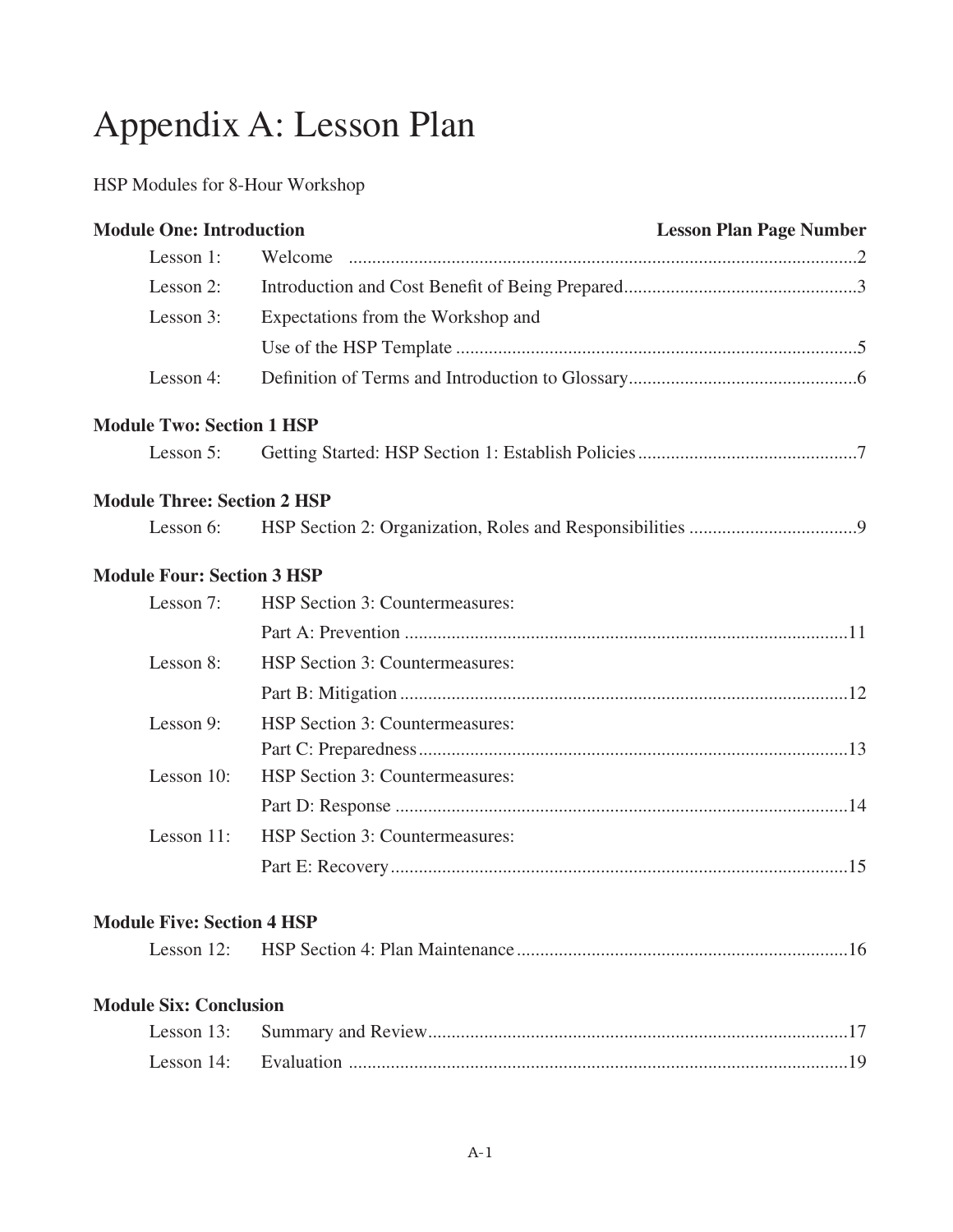#### **Module One Lesson 1: Welcome**

| <b>Course Goal</b>                         | To provide participant learners with the knowledge and skills necessary<br>to successfully develop and implement an HSP at their agencies                                                                                                                                                                                                                                                                                |
|--------------------------------------------|--------------------------------------------------------------------------------------------------------------------------------------------------------------------------------------------------------------------------------------------------------------------------------------------------------------------------------------------------------------------------------------------------------------------------|
| <b>Objectives</b>                          | At the conclusion of this module, learners will be able to:<br>• Understand the purpose of the workshop<br>• Know who prepared the workshop materials<br>• Know the instructor(s) of the workshop<br>• Know who the other learners are<br>• Understand workshop housekeeping and procedures                                                                                                                              |
| <b>Scope</b>                               | The scope of this module will include:<br>• Introduction of instructors and learners<br>• Workshop housekeeping                                                                                                                                                                                                                                                                                                          |
| <b>Estimated</b><br><b>Completion Time</b> | 5 minutes                                                                                                                                                                                                                                                                                                                                                                                                                |
| <b>Slides</b>                              | $1 - 3$                                                                                                                                                                                                                                                                                                                                                                                                                  |
| <b>HSP Pages</b>                           | No HSP Pages                                                                                                                                                                                                                                                                                                                                                                                                             |
| <b>Training Methods</b>                    | The instructor will begin this module by greeting learners and<br>introducing instructor(s) and any other member of the training team or<br>workshop sponsor in attendance. Workshop learners will introduce<br>themselves, saying their name and the name and location of their transit<br>system. Workshop housekeeping (location of bathrooms, use of cell<br>phones, breaks, and meal arrangements) will be covered. |
| <b>Resources Required</b>                  | • Instructor manual<br>• Participant manual<br>• PowerPoint slides                                                                                                                                                                                                                                                                                                                                                       |
| <b>Equipment</b>                           | In addition to the equipment listed at the front of this instructor guide,<br>you will need the following equipment for this module:<br>• A computer with PowerPoint software<br>• A computer projector and screen                                                                                                                                                                                                       |
| <b>Notes</b>                               | A suggested time plan for this module is as follows:                                                                                                                                                                                                                                                                                                                                                                     |

*Total Time: 5 minutes*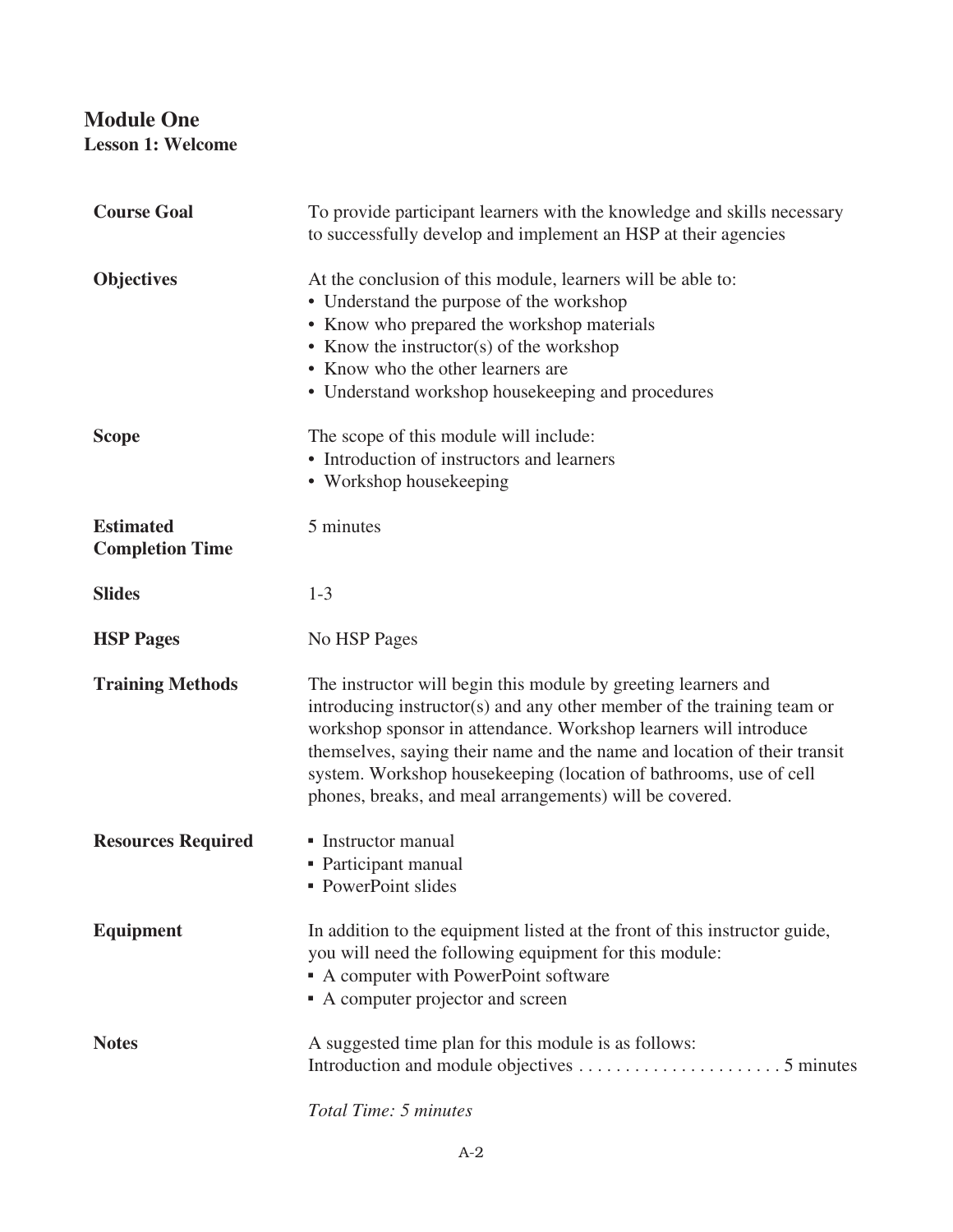# **Lesson 2: Introduction and Cost Benefit of Being Prepared**

| <b>Course Goal</b>                         | To provide participant learners with the knowledge and skills necessary<br>to successfully develop and implement an HSP at their agency                                                                                                                                                                                                                                                                                                                                                                                                                                            |
|--------------------------------------------|------------------------------------------------------------------------------------------------------------------------------------------------------------------------------------------------------------------------------------------------------------------------------------------------------------------------------------------------------------------------------------------------------------------------------------------------------------------------------------------------------------------------------------------------------------------------------------|
| <b>Objectives</b>                          | At the conclusion of this module, learners will be able to:<br>• Know the goals of the workshop<br>• Use all workshop materials<br>• Know workshop ground rules<br>• Understand the concept of the cost benefit of being prepared<br>• Understand how completing the HSP complements good business<br>practices and is integral to day-to-day operations<br>• Build a balanced approach to hazards and security planning                                                                                                                                                           |
| <b>Scope</b>                               | The scope of this module will include:<br>• Workshop goals, ground rules, and procedures for maintaining a<br>learning environment<br>• Commitment to developing and using an HSP<br>• The roles of anxiety, fear, balance, reasonable response, and<br>preparation in the HSP<br>• Personal, family/home, and organizational HSP exercise<br>• Building a balanced approach<br>• Core value techniques for all hazard and security situations                                                                                                                                     |
| <b>Estimated</b><br><b>Completion Time</b> | 20 minutes                                                                                                                                                                                                                                                                                                                                                                                                                                                                                                                                                                         |
| <b>Slides</b>                              | $4 - 35$                                                                                                                                                                                                                                                                                                                                                                                                                                                                                                                                                                           |
| <b>HSP Pages</b>                           | No HSP Pages                                                                                                                                                                                                                                                                                                                                                                                                                                                                                                                                                                       |
| <b>Training Methods</b>                    | The instructor will begin this module by discussing workshop goals,<br>materials, ground rules, and keys to success. The importance of<br>overcoming resentment and the cost benefit of preparing and using an<br>HSP will be stressed. The instructor will emphasize the need to be<br>prepared but balanced so panic can be avoided and procedures followed.<br>Learners will learn to examine each possible occurrence and develop a<br>reasonable response through class exercises of preparing an element of a<br>personal HSP, a family/home HSP, and an organizational HSP. |
| <b>Resources Required</b>                  | • Instructor manual<br>• Participant manual<br>Agenda and class roster<br>• PowerPoint slides                                                                                                                                                                                                                                                                                                                                                                                                                                                                                      |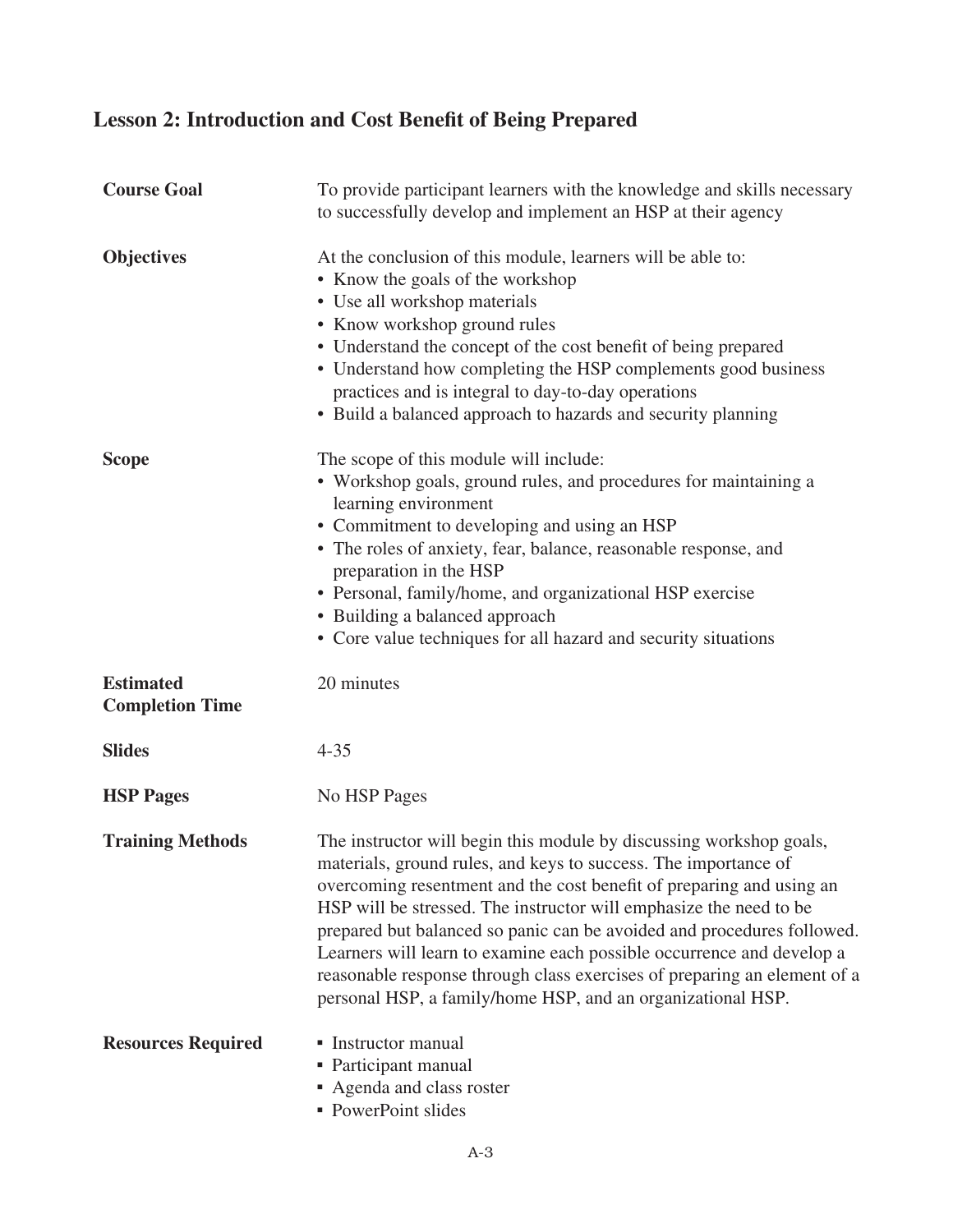| Equipment    | In addition to the equipment listed at the front of this instructor guide,<br>you will need the following equipment for this module:<br>• A computer with PowerPoint software<br>• A computer projector and screen |
|--------------|--------------------------------------------------------------------------------------------------------------------------------------------------------------------------------------------------------------------|
| <b>Notes</b> | A suggested time plan for this module is as follows:<br>Commitment to HSP and cost benefit of being prepared $\dots$ . 5 minutes<br>Total Time: 20 minutes                                                         |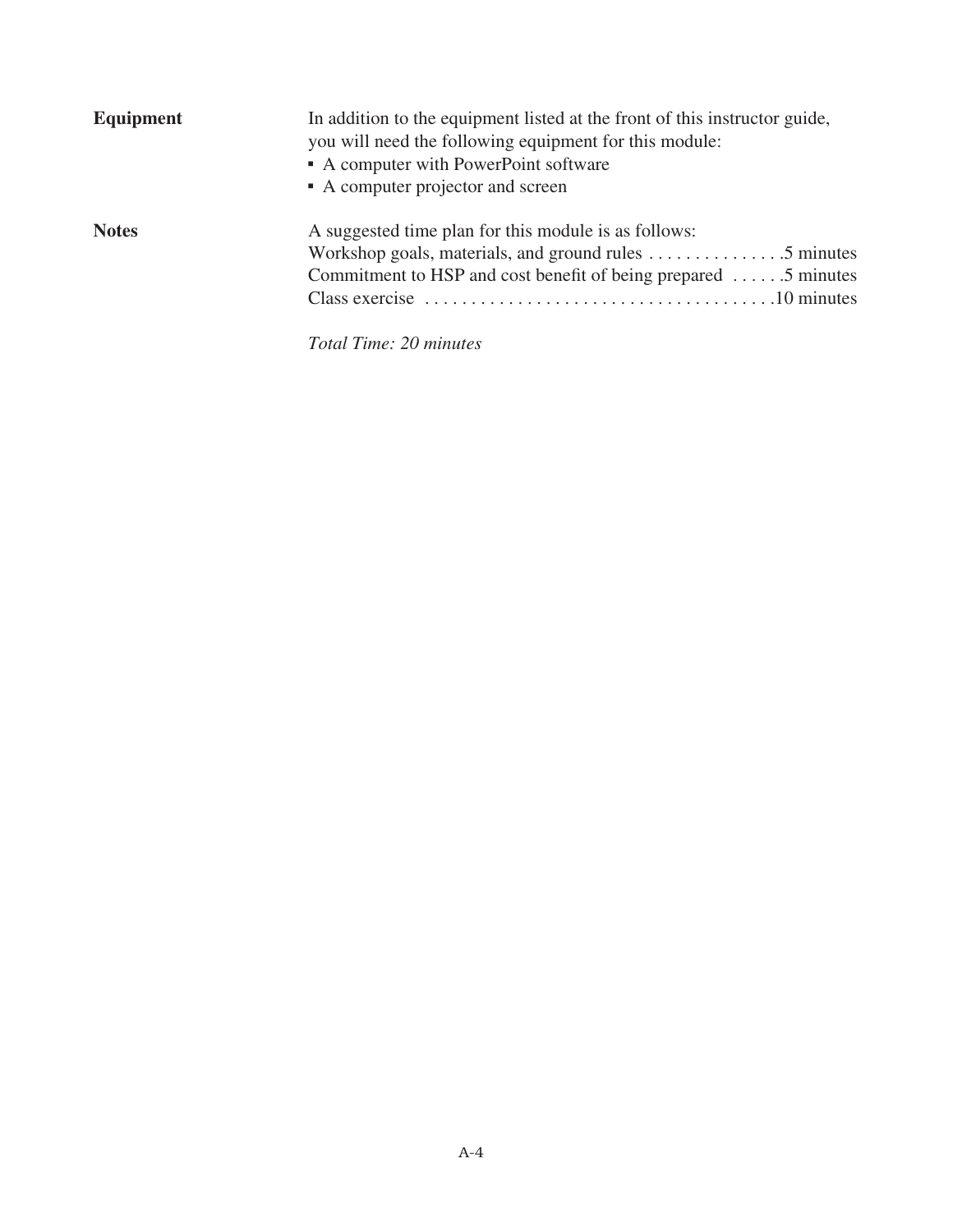### **Lesson 3: Expectations from the Workshop and Use of the HSP Template**

| <b>Course Goal</b>                         | To provide participant learners with the knowledge and skills necessary<br>to successfully develop and implement an HSP at their agency                                                                                                                                                                                                                                                                                     |
|--------------------------------------------|-----------------------------------------------------------------------------------------------------------------------------------------------------------------------------------------------------------------------------------------------------------------------------------------------------------------------------------------------------------------------------------------------------------------------------|
| <b>Objectives</b>                          | At the conclusion of this module, learners will be able to:<br>• Explain the purpose and outcomes of workshop<br>• Have general questions answered                                                                                                                                                                                                                                                                          |
| <b>Scope</b>                               | The scope of this module will include:<br>• Introduction to HSP process<br>• A general approach to the HSP: the three-step systematic process<br>• The HSP conceptual approach<br>• The HSP process<br>• How the HSP process relates to the National Incident Management<br>System (NIMS) process                                                                                                                           |
| <b>Estimated</b><br><b>Completion Time</b> | 20 minutes                                                                                                                                                                                                                                                                                                                                                                                                                  |
| <b>Slides</b>                              | 36-44                                                                                                                                                                                                                                                                                                                                                                                                                       |
| <b>HSP Pages</b>                           | No HSP Pages                                                                                                                                                                                                                                                                                                                                                                                                                |
| <b>Training Methods</b>                    | The instructor will emphasize that the HSP is not rocket science and not<br>so different from what people are doing now in many phases of their<br>lives. The three-step strategic systematic process is covered as it relates<br>to HSP. The HSP conceptual approach is covered. NIMS is explained,<br>and NIMS's relationship to the HSP is discussed. Questions from<br>learners are answered about course expectations. |
| <b>Resources Required</b>                  | • Instructor manual<br>• Participant manual<br>• PowerPoint slides                                                                                                                                                                                                                                                                                                                                                          |
| <b>Equipment</b>                           | In addition to the equipment listed at the front of the instructor guide, you<br>will need the following equipment for this module:<br>• A computer with PowerPoint software<br>• A computer projector and screen                                                                                                                                                                                                           |
| <b>Notes</b>                               | A suggested time plan for this module is as follows:<br>Systematic process and HSP conceptual approach 5 minutes                                                                                                                                                                                                                                                                                                            |

*Total Time: 20 minutes*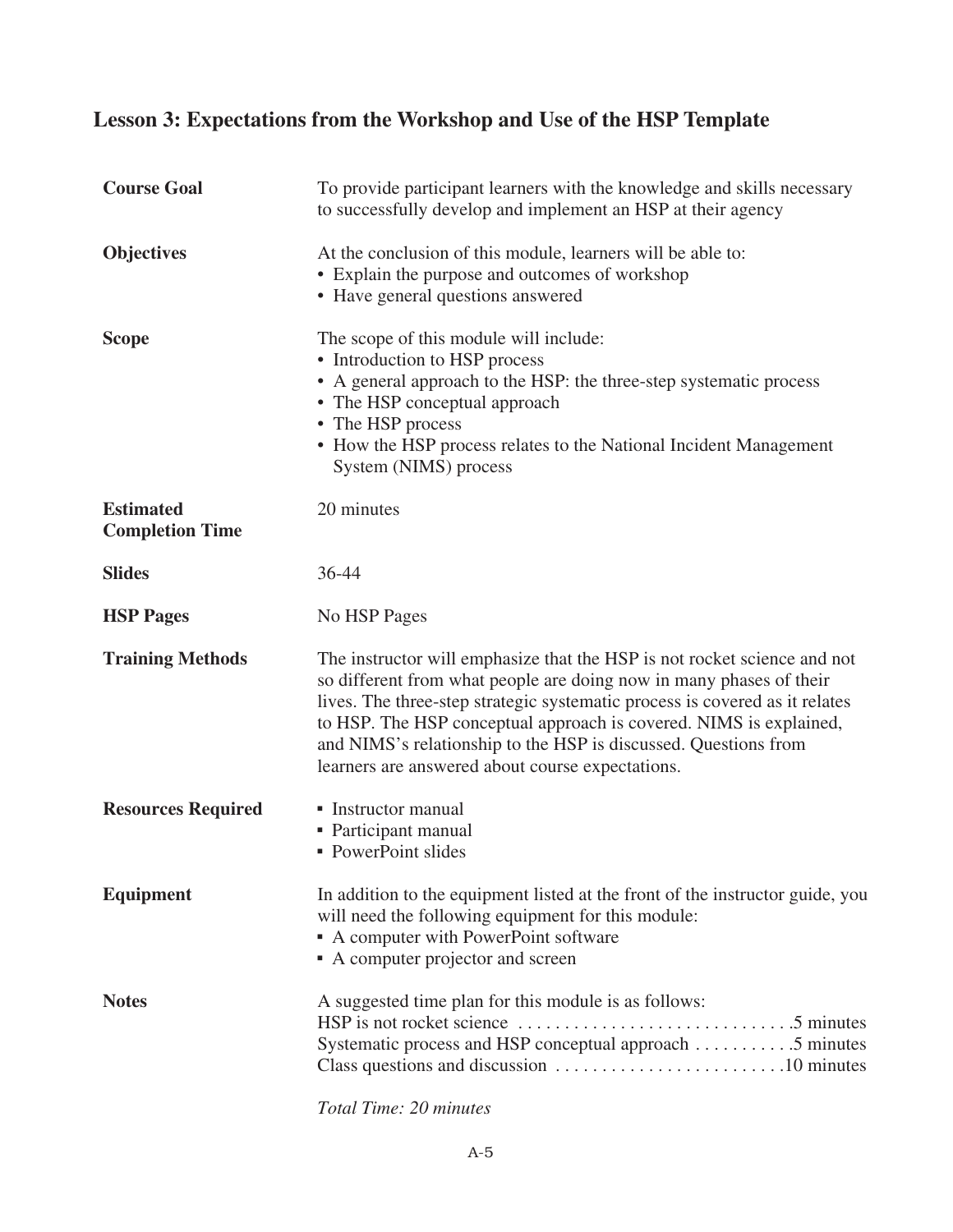# **Lesson 4: Definition of Terms and Introduction to Glossary**

| <b>Course Goal</b>                         | To provide participant learners with the knowledge and skills necessary<br>to successfully develop and implement an HSP at their agency                                                                                                                                                                                                                       |
|--------------------------------------------|---------------------------------------------------------------------------------------------------------------------------------------------------------------------------------------------------------------------------------------------------------------------------------------------------------------------------------------------------------------|
| <b>Objectives</b>                          | At the conclusion of this module, learners will be able to:<br>• Understand terms used in the workshop                                                                                                                                                                                                                                                        |
| <b>Scope</b>                               | The scope of this module will include:<br>• Discussion of terms used in the HSP                                                                                                                                                                                                                                                                               |
| <b>Estimated</b><br><b>Completion Time</b> | 10 minutes                                                                                                                                                                                                                                                                                                                                                    |
| <b>Slides</b>                              | $45 - 59$                                                                                                                                                                                                                                                                                                                                                     |
| <b>HSP Pages</b>                           | 83-88                                                                                                                                                                                                                                                                                                                                                         |
| <b>Training Methods</b>                    | The instructor will review and discuss words in the glossary that learners<br>want clarified. A complete discussion of the terms prevention, mitigation,<br>preparation, response, and recovery are the central purpose of this<br>section. The instructor will demonstrate these five terms using the<br>hypothetical setting of a picnic and a fly swatter. |
| <b>Resources Required</b>                  | • Instructor manual<br>• Participant manual<br>• PowerPoint slides<br>• Fly swatter                                                                                                                                                                                                                                                                           |
| <b>Equipment</b>                           | In addition to the equipment listed at the front of this instructor guide,<br>you will need the following equipment for this module:<br>• A computer with PowerPoint software<br>• A computer projector and screen                                                                                                                                            |
| <b>Notes</b>                               | A suggested time plan for this module is as follows:                                                                                                                                                                                                                                                                                                          |
|                                            | Total Time: 10 minutes                                                                                                                                                                                                                                                                                                                                        |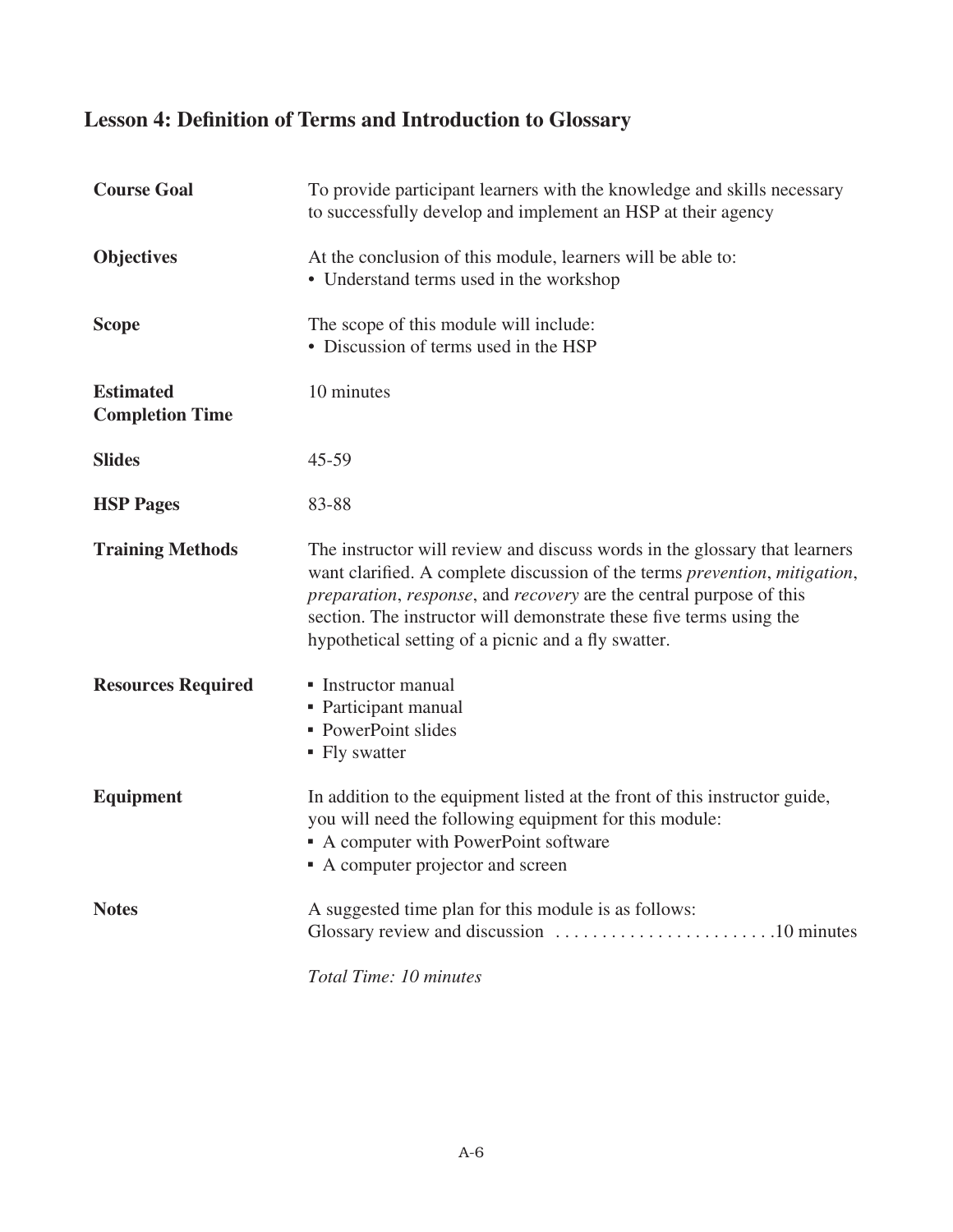#### **Module Two Lesson 5: Getting Started: HSP Section 1: Establish Policies**

| <b>Course Goal</b>                         | To provide participant learners with the knowledge and skills necessary<br>to successfully develop and implement an HSP at their agency                                                                                                                                                                                                                                                                                                                                                                                                                                                                                                                                              |
|--------------------------------------------|--------------------------------------------------------------------------------------------------------------------------------------------------------------------------------------------------------------------------------------------------------------------------------------------------------------------------------------------------------------------------------------------------------------------------------------------------------------------------------------------------------------------------------------------------------------------------------------------------------------------------------------------------------------------------------------|
| <b>Objectives</b>                          | At the conclusion of this module, learners will be able to:<br>• Create a written statement of purpose covering routine and emergency<br>security and hazard situations<br>• Define the situations that the HSP will cover<br>• Look at assumptions about the situations surrounding use of the plan<br>• Discuss how the organization plan fits into the overall community<br>security and emergency plans                                                                                                                                                                                                                                                                          |
| <b>Scope</b>                               | The scope of this module will include:<br>• Purpose of the HSP<br>• Establishing policies<br>• The inventory step: What is possible?<br>• Map Your Service Area exercise<br>• Sketch Home Area and Identify Hazards exercise<br>• Approach to identified hazards and security issues<br>• Situations covered by the HSP<br>• Statements of belief and limitations                                                                                                                                                                                                                                                                                                                    |
| <b>Estimated</b><br><b>Completion Time</b> | 60 minutes                                                                                                                                                                                                                                                                                                                                                                                                                                                                                                                                                                                                                                                                           |
| <b>Slides</b>                              | 60-78                                                                                                                                                                                                                                                                                                                                                                                                                                                                                                                                                                                                                                                                                |
| <b>HSP Pages</b>                           | $1-9$                                                                                                                                                                                                                                                                                                                                                                                                                                                                                                                                                                                                                                                                                |
| <b>Training Methods</b>                    | The instructor will start learners on developing their HSPs by examining<br>what could happen at their agencies. Possible hazard and security issues<br>are reviewed. In the Map Your Service Area exercise, the instructor will<br>help learners identify 35 situations on the map. After that, learners will<br>prepare their own maps of their areas and identify situations specific to<br>their services. Then HSP preparation begins on HSP page 2 with a<br>review of the HSP purpose, situations covered, and statements of belief<br>and limitations. Learners review the table on HSP pages 4-6 and check<br>the security incidents that they will address in their plans. |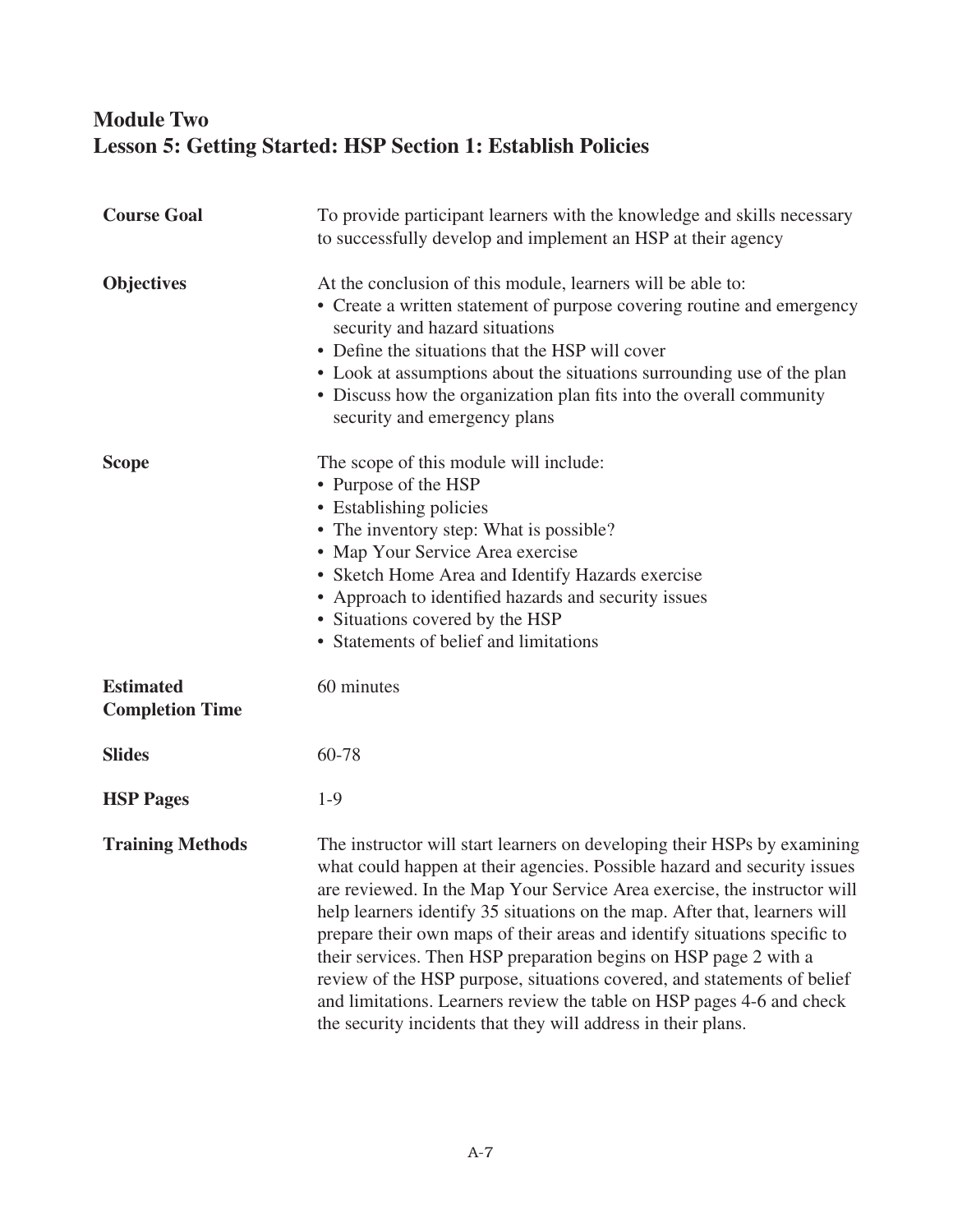| <b>Resources Required</b> | • Instructor manual<br>• Participant manual<br>• PowerPoint slides<br>• Your Service Area Map                                                                                                                                                                                                   |
|---------------------------|-------------------------------------------------------------------------------------------------------------------------------------------------------------------------------------------------------------------------------------------------------------------------------------------------|
| <b>Equipment</b>          | In addition to the equipment listed at the front of this instructor guide,<br>you will need the following equipment for this module:<br>• A computer with PowerPoint software<br>• A computer projector and screen                                                                              |
| <b>Notes</b>              | A suggested time plan for this module is as follows:<br>The inventory step: What is possible? $\dots \dots \dots \dots \dots \dots$<br>Sketch Home Area and Identify Hazards exercise 15 minutes<br>Establish policies, purpose of HSP, situations covered 15 minutes<br>Total Time: 60 minutes |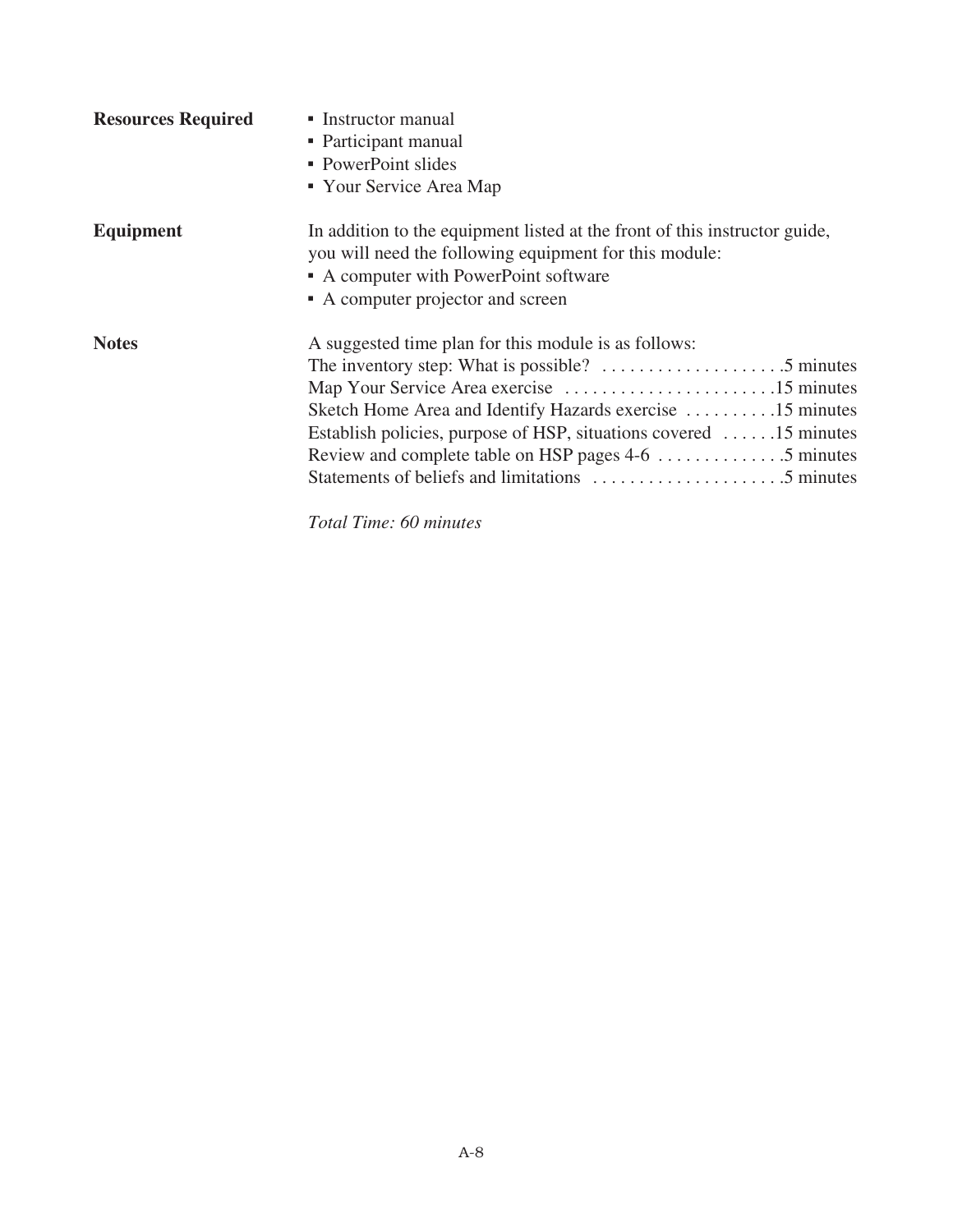#### **Module Three Lesson 6: HSP Section 2: Organization, Roles and Responsibilities**

| <b>Course Goal</b>                         | To provide participant learners with the knowledge and skills necessary<br>to successfully develop and implement an HSP at their agency                                                                                                                                                                                                                                                                                                                                                                                               |
|--------------------------------------------|---------------------------------------------------------------------------------------------------------------------------------------------------------------------------------------------------------------------------------------------------------------------------------------------------------------------------------------------------------------------------------------------------------------------------------------------------------------------------------------------------------------------------------------|
| Objective                                  | At the conclusion of this module, learners will be able to:<br>• Develop an organizational structure, with a clearly defined chain of<br>command and designated roles and responsibilities, containing:<br>a) responsibilities<br>b) continuity of services<br>c) contact information                                                                                                                                                                                                                                                 |
| <b>Scope</b>                               | The scope of this module will include:<br>• Organization, roles, and responsibilities of agencies and personnel<br>• Review and completion of the table on HSP pages 11-14<br>• Continuity of services and lines of authority<br>• Backup facilities and records<br>• Succession of personnel and contact information                                                                                                                                                                                                                 |
| <b>Estimated</b><br><b>Completion Time</b> | 50 minutes                                                                                                                                                                                                                                                                                                                                                                                                                                                                                                                            |
| <b>Slides</b>                              | 79-91                                                                                                                                                                                                                                                                                                                                                                                                                                                                                                                                 |
| <b>HSP Pages</b>                           | $10 - 17$                                                                                                                                                                                                                                                                                                                                                                                                                                                                                                                             |
| <b>Training Methods</b>                    | The instructor will discuss organization, roles, and responsibilities of<br>agencies and personnel within and outside the transit agency. Learners<br>will be coached on which people and organizations in their home areas<br>need to be included in their HSPs. The instructor will guide learners<br>through the table and the List of Key Personnel and HSP Responsibilities<br>and coach them about lines of authority. Backup facilities and records will<br>be discussed with an emphasis on thinking beyond computer records. |
| <b>Resources Required</b>                  | • Instructor manual<br>• Participant manual<br>• PowerPoint slides                                                                                                                                                                                                                                                                                                                                                                                                                                                                    |
| <b>Equipment</b>                           | In addition to the equipment listed at the front of this instructor guide,<br>you will need the following equipment for this module:<br>• A computer with PowerPoint software<br>A computer projector and screen                                                                                                                                                                                                                                                                                                                      |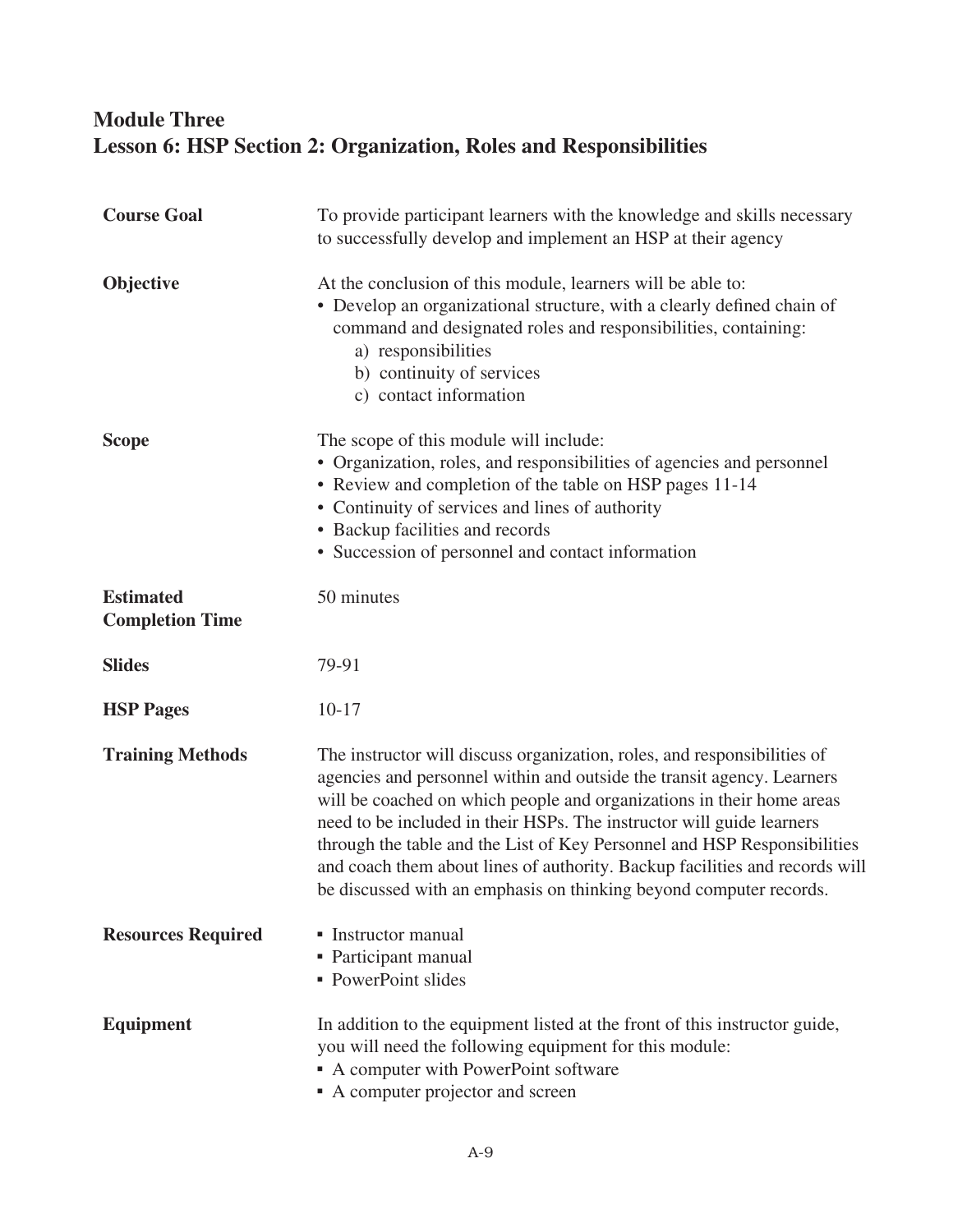| A suggested time plan for this module is as follows:<br>Organization, roles, and responsibilities of agencies and |  |
|-------------------------------------------------------------------------------------------------------------------|--|
|                                                                                                                   |  |
| Review and complete table on HSP pages 11-14 10 minutes                                                           |  |
| Continuity of services and lines of authority 10 minutes                                                          |  |
|                                                                                                                   |  |
| Succession of personnel and contact information $\dots \dots \dots \dots 10$ minutes                              |  |
|                                                                                                                   |  |

*Total Time: 50 minutes*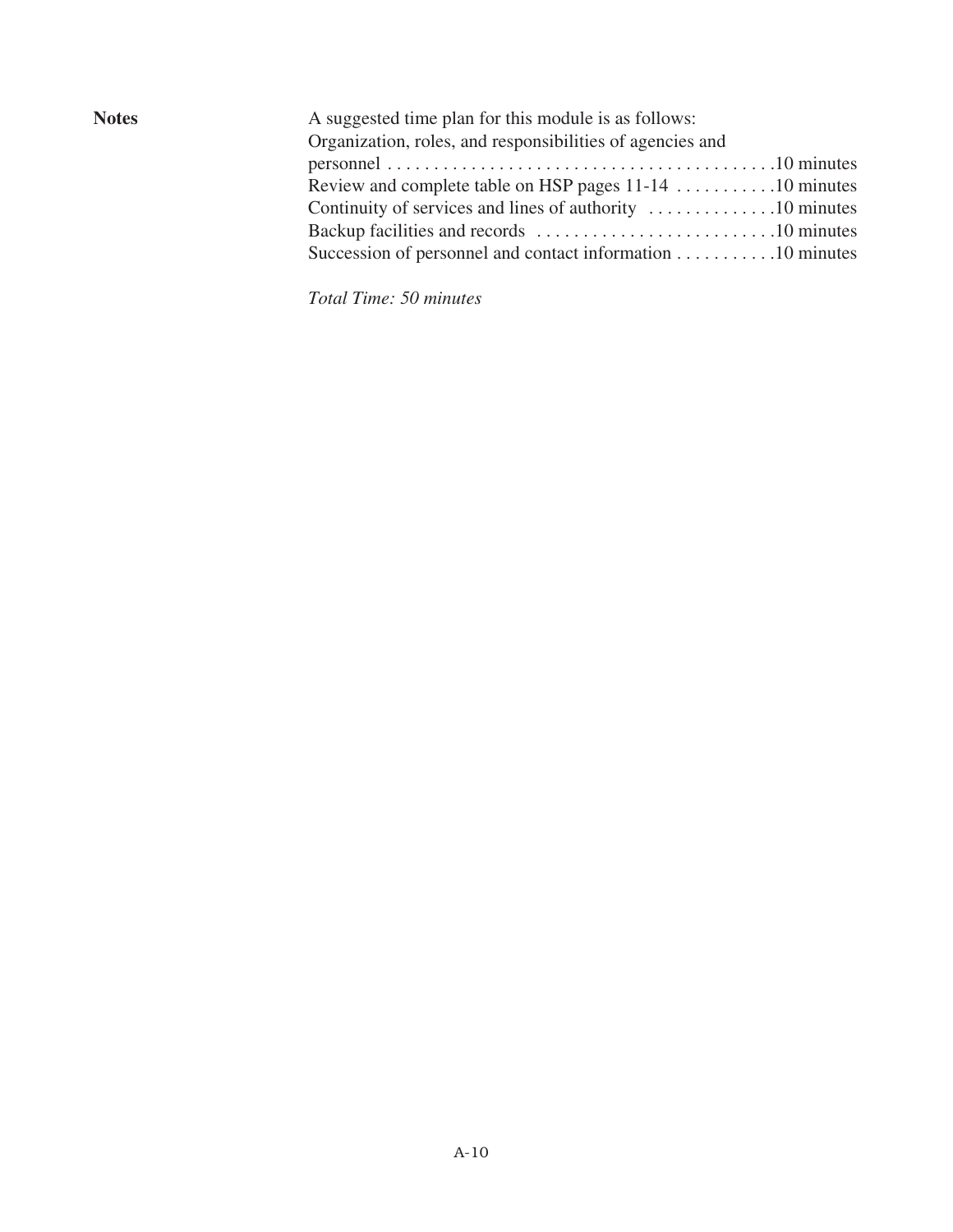#### **Module Four Lesson 7: HSP Section 3: Countermeasures: Part A: Prevention**

| <b>Course Goal</b>                         | To provide participant learners with the knowledge and skills necessary<br>to successfully develop and implement an HSP at their agency                                                                                               |
|--------------------------------------------|---------------------------------------------------------------------------------------------------------------------------------------------------------------------------------------------------------------------------------------|
| <b>Objectives</b>                          | At the conclusion of this module, learners will be able to:<br>• Examine activities to reduce the likelihood that incidents will occur<br>• Establish safe and secure procedures for passengers, vehicles, drivers,<br>and facilities |
| <b>Scope</b>                               | The scope of this module will include:<br>• Review of five countermeasures and strategies<br>• Rate and discuss prevention activities                                                                                                 |
| <b>Estimated</b><br><b>Completion Time</b> | 30 minutes                                                                                                                                                                                                                            |
| <b>Slides</b>                              | 92-100                                                                                                                                                                                                                                |
| <b>HSP Pages</b>                           | 18-32                                                                                                                                                                                                                                 |
| <b>Training Methods</b>                    | After reviewing the five countermeasures and strategies, using the picnic<br>analogy, the instructor will help learners rate and discuss prevention<br>activities on HSP pages 22-23.                                                 |
| <b>Resources Required</b>                  | • Instructor manual<br>• Participant manual<br>• PowerPoint slides                                                                                                                                                                    |
| <b>Equipment</b>                           | In addition to the equipment listed at the front of this instructor guide,<br>you will need the following equipment for this module:<br>• A computer with PowerPoint software<br>• A computer projector and screen                    |
| <b>Notes</b>                               | A suggested time plan for this module is as follows:<br>Review of five countermeasures and strategies 5 minutes<br>Rate and discuss prevention activities 25 minutes                                                                  |
|                                            | Total Time: 30 minutes                                                                                                                                                                                                                |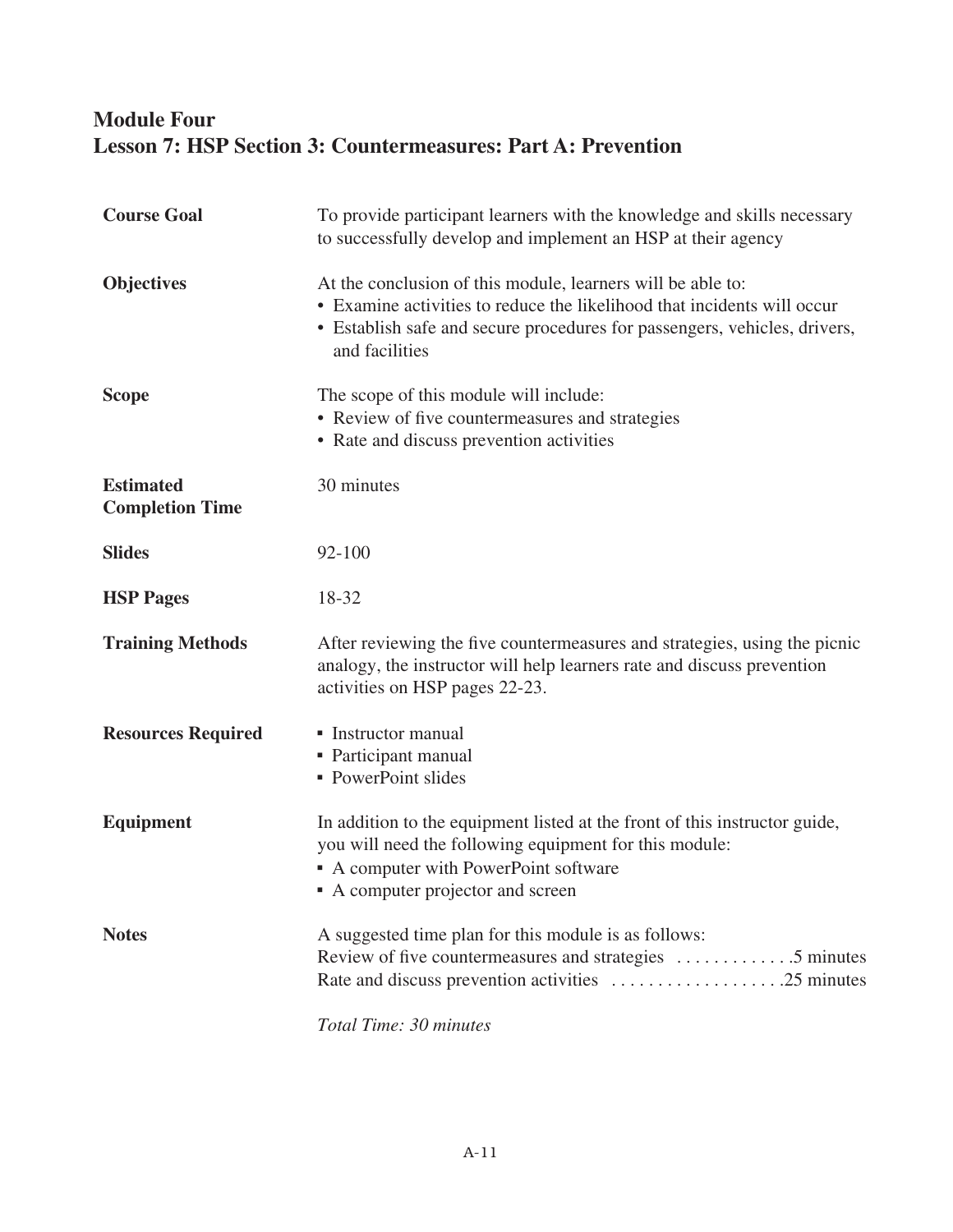# **Lesson 8: HSP Section 3: Countermeasures: Part B: Mitigation**

| <b>Course Goal</b>                         | To provide participant learners with the knowledge and skills necessary<br>to successfully develop and implement an HSP at their agency                                                                                                                                          |
|--------------------------------------------|----------------------------------------------------------------------------------------------------------------------------------------------------------------------------------------------------------------------------------------------------------------------------------|
| <b>Objectives</b>                          | At the conclusion of this module, learners will be able to:<br>• Examine activities to reduce asset loss or human consequences (such as<br>injuries or fatalities) of an incident<br>• Establish safe and secure procedures for passengers, vehicles, drivers,<br>and facilities |
| <b>Scope</b>                               | The scope of this module will include:<br>• Discussion of mitigation activities<br>• Rate and discuss mitigation activities                                                                                                                                                      |
| <b>Estimated</b><br><b>Completion Time</b> | 30 minutes                                                                                                                                                                                                                                                                       |
| <b>Slides</b>                              | 101-103                                                                                                                                                                                                                                                                          |
| <b>HSP Pages</b>                           | $33 - 39$                                                                                                                                                                                                                                                                        |
| <b>Training Methods</b>                    | After discussing what mitigation is and the differences between<br>mitigation and prevention, the instructor will help learners rate and<br>discuss prevention activities on HSP page 34.                                                                                        |
| <b>Resources Required</b>                  | • Instructor manual<br>• Participant manual<br>• PowerPoint slides                                                                                                                                                                                                               |
| <b>Equipment</b>                           | In addition to the equipment listed at the front of this instructor guide,<br>you will need the following equipment for this module:<br>• A computer with PowerPoint software<br>• A computer projector and screen                                                               |
| <b>Notes</b>                               | A suggested time plan for this module is as follows:<br>Rate and discuss mitigation activities 25 minutes                                                                                                                                                                        |

*Total Time: 30 minutes*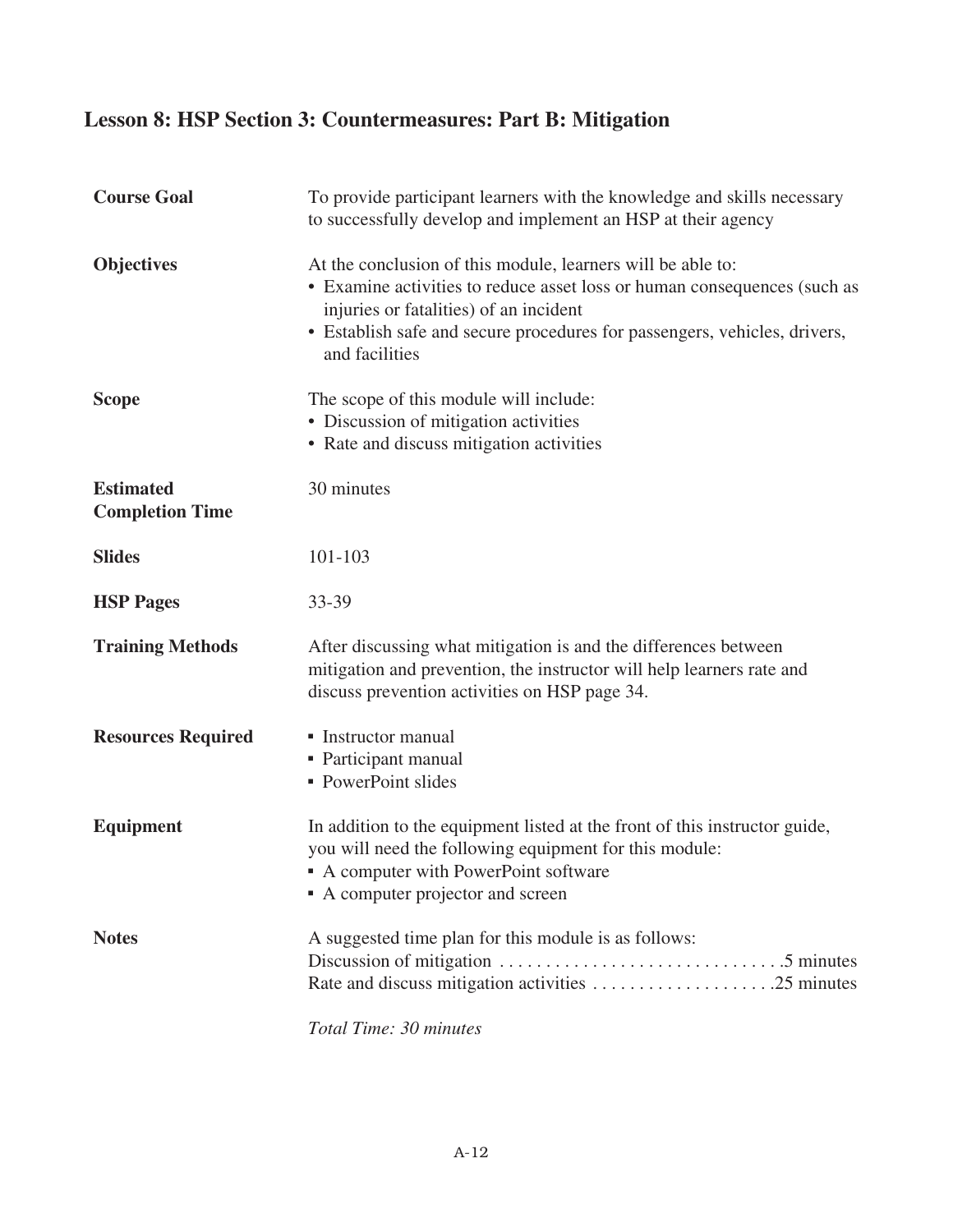### **Lesson 9: HSP Section 3: Countermeasures: Part C: Preparedness**

| <b>Course Goal</b>                         | To provide participant learners with the knowledge and skills necessary<br>to successfully develop and implement an HSP at their agency                                                                                                                                                                                                                                                                                                                                                                                                      |
|--------------------------------------------|----------------------------------------------------------------------------------------------------------------------------------------------------------------------------------------------------------------------------------------------------------------------------------------------------------------------------------------------------------------------------------------------------------------------------------------------------------------------------------------------------------------------------------------------|
| <b>Objectives</b>                          | At the conclusion of this module, learners will be able to:<br>• Examine preparedness activities to anticipate and minimize the impacts<br>of security-related incidents, and equip employees to better manage<br>these incidents<br>• Establish emergency policies and procedures for passengers,<br>employees, and management to follow<br>• Keep training, drills, and contact lists up to date<br>• Establish and maintain mutual aid agreements with fire departments,<br>emergency medical services, and emergency management services |
| <b>Scope</b>                               | The scope of this module will include:<br>• Discussion of preparedness activities<br>• Rate and discuss preparedness activities                                                                                                                                                                                                                                                                                                                                                                                                              |
| <b>Estimated</b><br><b>Completion Time</b> | 60 minutes                                                                                                                                                                                                                                                                                                                                                                                                                                                                                                                                   |
| <b>Slides</b>                              | 104-111                                                                                                                                                                                                                                                                                                                                                                                                                                                                                                                                      |
| <b>HSP Pages</b>                           | $40 - 51$                                                                                                                                                                                                                                                                                                                                                                                                                                                                                                                                    |
| <b>Training Methods</b>                    | After discussing what preparedness is, the instructor will help learners<br>review the table, Preparedness Activities, on HSP pages 41-42. The<br>Homeland Security Alert Levels will be discussed in terms of learners'<br>planning for each level. Learners will rate and discuss the preparedness<br>activities on HSP pages 41-42.                                                                                                                                                                                                       |
| <b>Resources Required</b>                  | • Instructor manual<br>• Participant manual<br>• PowerPoint slides                                                                                                                                                                                                                                                                                                                                                                                                                                                                           |
| <b>Equipment</b>                           | In addition to the equipment listed at the front of this instructor guide,<br>you will need the following equipment for this module:<br>A computer with PowerPoint software<br>• A computer projector and screen                                                                                                                                                                                                                                                                                                                             |
| <b>Notes</b>                               | A suggested time plan for this module is as follows:<br>Discussion of preparedness and Alert Levels 35 minutes                                                                                                                                                                                                                                                                                                                                                                                                                               |
|                                            |                                                                                                                                                                                                                                                                                                                                                                                                                                                                                                                                              |

*Total Time: 60 minutes*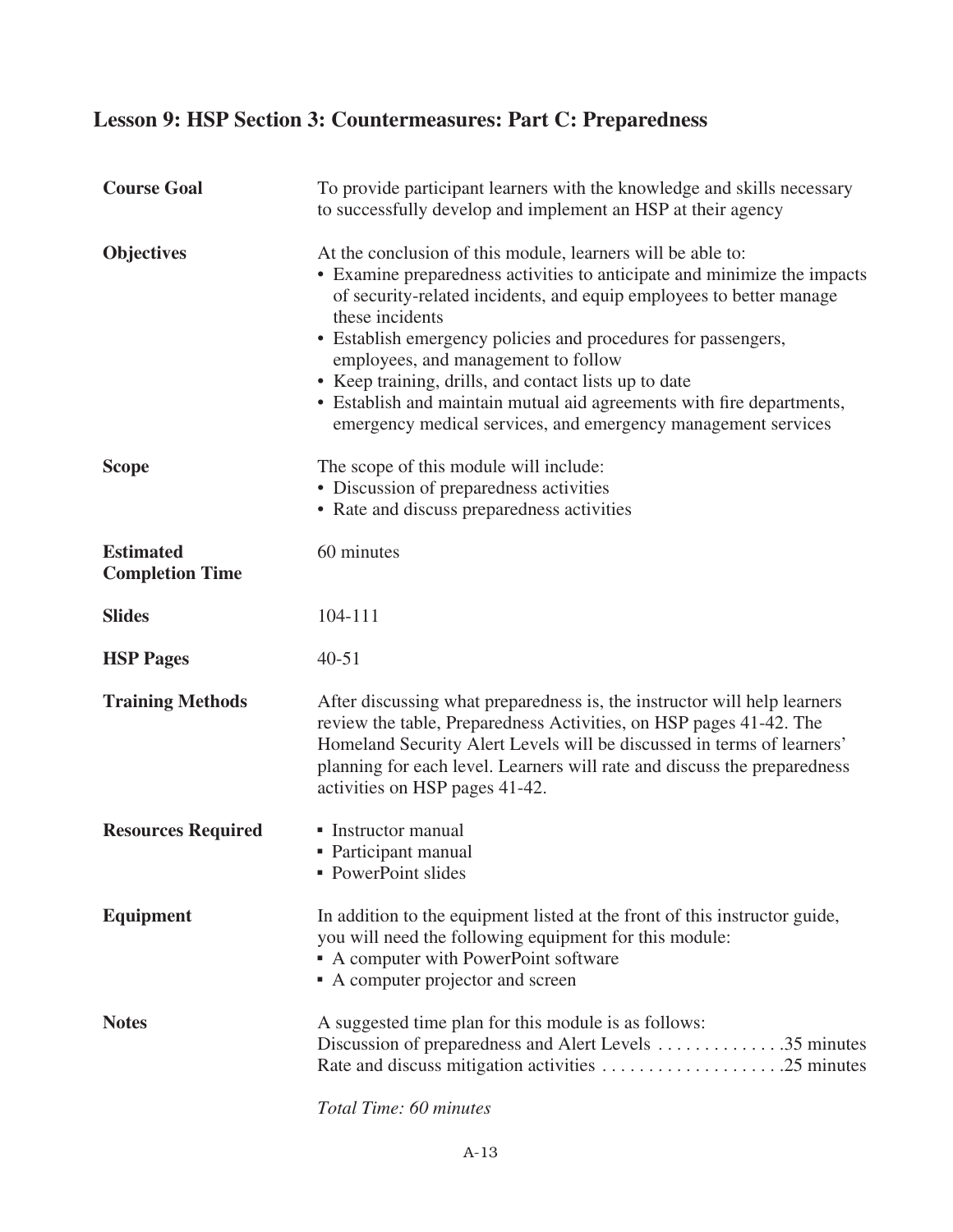### **Lesson 10: HSP Section 3: Countermeasures: Part D: Response**

| <b>Course Goal</b>                         | To provide participant learners with the knowledge and skills necessary<br>to successfully develop and implement an HSP at their agency                                                                                                                                                                                                                                                                                |
|--------------------------------------------|------------------------------------------------------------------------------------------------------------------------------------------------------------------------------------------------------------------------------------------------------------------------------------------------------------------------------------------------------------------------------------------------------------------------|
| <b>Objectives</b>                          | At the conclusion of this module, learners will be able to:<br>• Examine activities used to react to security related incidents and<br>hazards and help protect passengers, employees, the community, and<br>property<br>• Establish what information is to be collected by which employee<br>• Ensure that policies and procedures established in the Mitigation and<br>Preparedness portions of the HSP are followed |
| <b>Scope</b>                               | The scope of this module will include:<br>• Discussion of response activities<br>• Rate and discuss response activities                                                                                                                                                                                                                                                                                                |
| <b>Estimated</b><br><b>Completion Time</b> | 75 minutes                                                                                                                                                                                                                                                                                                                                                                                                             |
| <b>Slides</b>                              | 112-120                                                                                                                                                                                                                                                                                                                                                                                                                |
| <b>HSP Pages</b>                           | 51-69                                                                                                                                                                                                                                                                                                                                                                                                                  |
| <b>Training Methods</b>                    | After discussing what response is, the instructor will help learners review<br>the table, Response Activities, on HSP pages 52-53. The importance of<br>communication and the avoidance of improvisation will be stressed.<br>Learners will rate and discuss the response activities on HSP pages 52-53.                                                                                                               |
| <b>Resources Required</b>                  | • Instructor manual<br>• Participant manual<br>• PowerPoint slides                                                                                                                                                                                                                                                                                                                                                     |
| <b>Equipment</b>                           | In addition to the equipment listed at the front of this instructor guide,<br>you will need the following equipment for this module:<br>• A computer with PowerPoint software<br>• A computer projector and screen                                                                                                                                                                                                     |
| <b>Notes</b>                               | A suggested time plan for this module is as follows:                                                                                                                                                                                                                                                                                                                                                                   |

*Total Time: 75 minutes*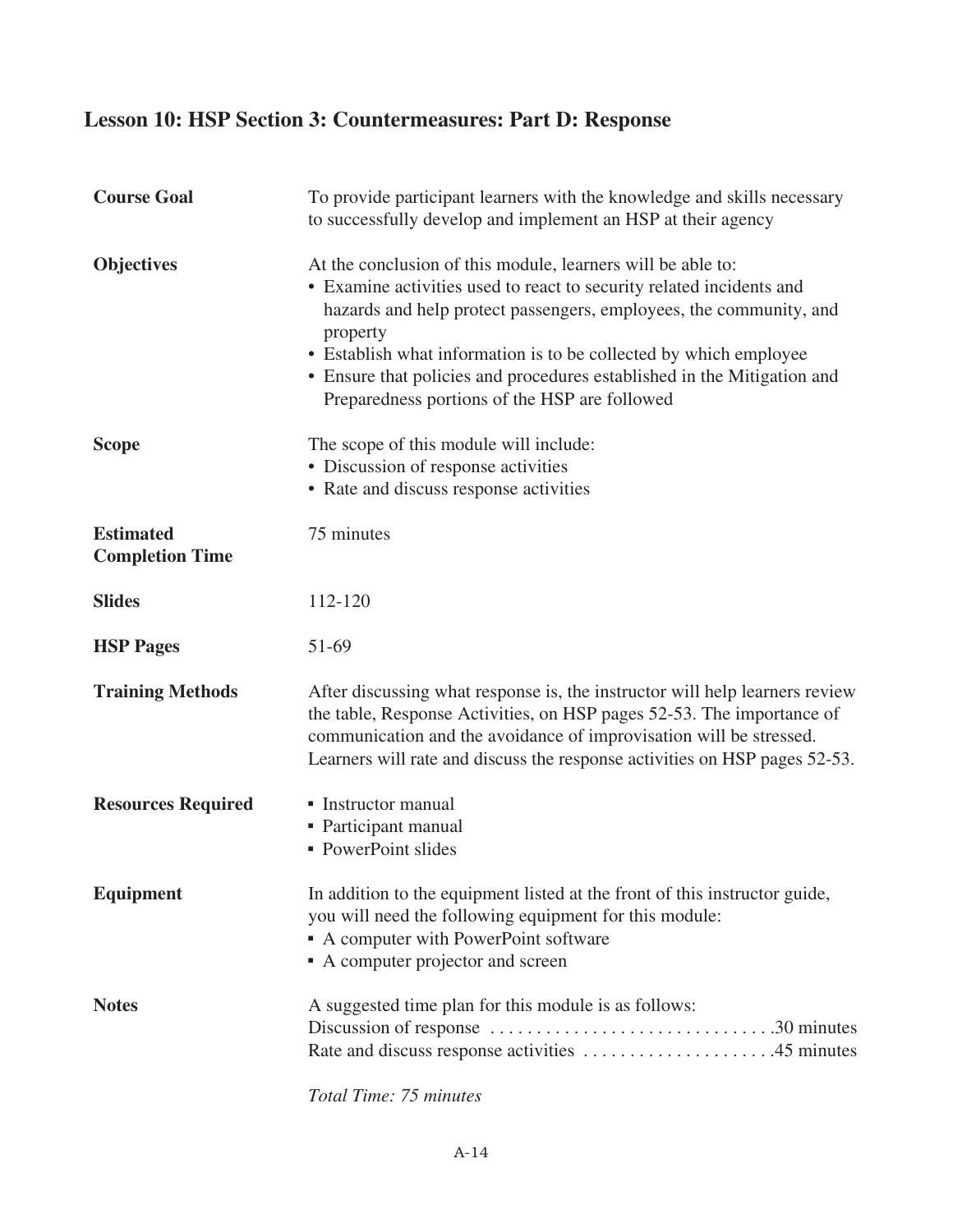### **Lesson 11: HSP Section 3: Countermeasures: Part E: Recovery**

| <b>Course Goal</b>                         | To provide participant learners with the knowledge and skills necessary<br>to successfully develop and implement an HSP at their agency                                                                                                                                                                                                                                                 |
|--------------------------------------------|-----------------------------------------------------------------------------------------------------------------------------------------------------------------------------------------------------------------------------------------------------------------------------------------------------------------------------------------------------------------------------------------|
| <b>Objectives</b>                          | At the conclusion of this module, learners will be able to:<br>• Examine policies to assist in recovering from incidents that have<br>occurred so that service can resume as quickly as possible<br>• Establish a review of policies, documents, plans, and vehicles<br>• Evaluate the response and oversee recovery and restoration of<br>personnel, service, vehicles, and facilities |
| <b>Scope</b>                               | The scope of this module will include:<br>• Discussion of response activities<br>• Rate and discuss response activities                                                                                                                                                                                                                                                                 |
| <b>Estimated</b><br><b>Completion Time</b> | 30 minutes                                                                                                                                                                                                                                                                                                                                                                              |
| <b>Slides</b>                              | 121-123                                                                                                                                                                                                                                                                                                                                                                                 |
| <b>HSP Pages</b>                           | 69-73                                                                                                                                                                                                                                                                                                                                                                                   |
| <b>Training Methods</b>                    | After discussing what recovery is, the instructor will help learners review<br>the table, Recovery Activities, on HSP page 70. The importance of<br>learning, using, and revising the HSP will be stressed. Learners will rate<br>and discuss the importance of evaluating response on HSP page 70.                                                                                     |
| <b>Resources Required</b>                  | • Instructor manual<br>• Participant manual<br>• PowerPoint slides                                                                                                                                                                                                                                                                                                                      |
| <b>Equipment</b>                           | In addition to the equipment listed at the front of this instructor guide,<br>you will need the following equipment for this module:<br>• A computer with PowerPoint software<br>• A computer projector and screen                                                                                                                                                                      |
| <b>Notes</b>                               | A suggested time plan for this module is as follows:<br>Rate and discuss recovery evaluation activities 10 minutes                                                                                                                                                                                                                                                                      |
|                                            |                                                                                                                                                                                                                                                                                                                                                                                         |

*Total Time: 30 minutes*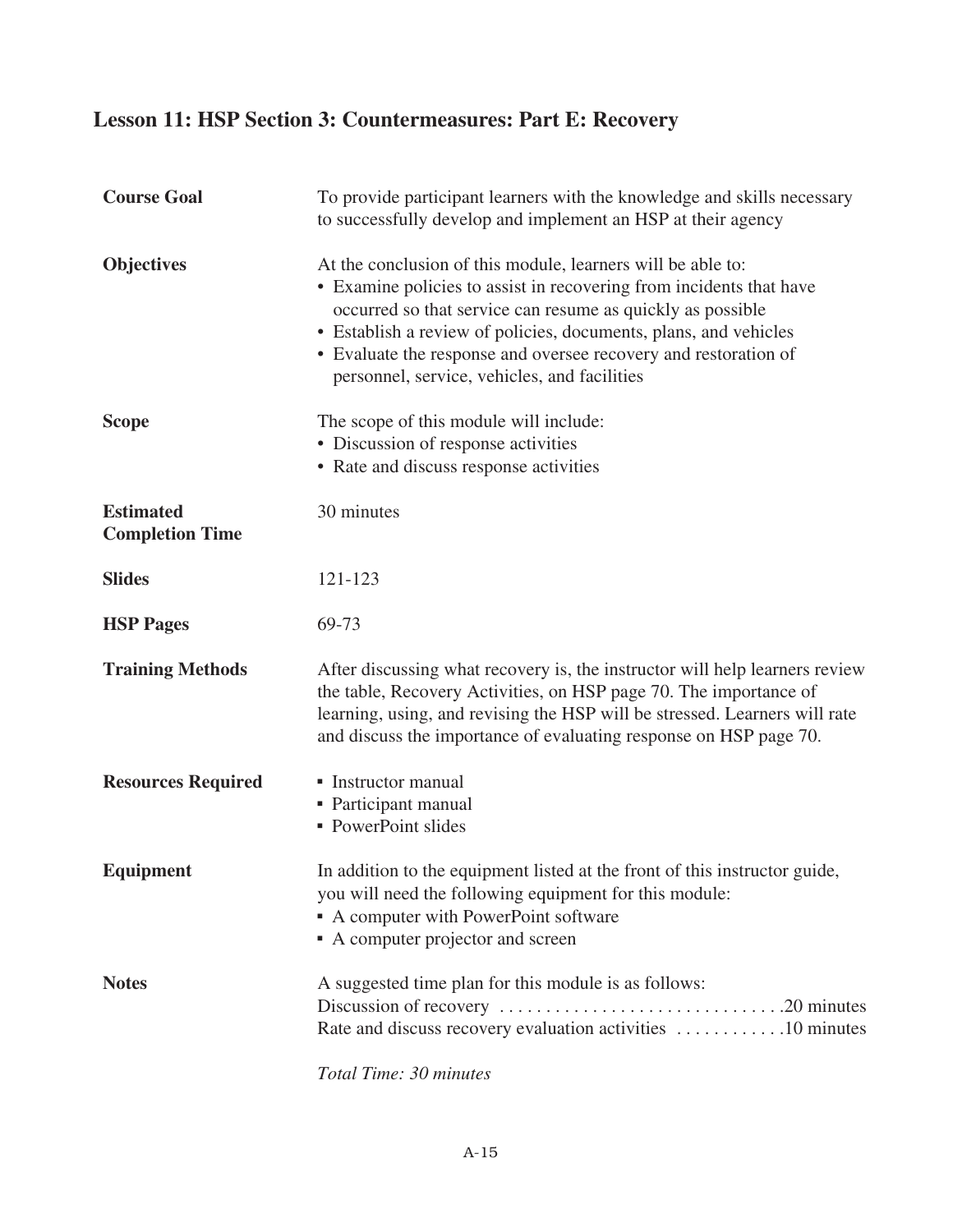#### **Module Five Lesson 12: HSP Section 4: Plan Maintenance**

| <b>Course Goal</b>                         | To provide participant learners with the knowledge and skills necessary<br>to successfully develop and implement an HSP at their agency                                                                                                                                                                                                                                                                                                                                                                                                  |
|--------------------------------------------|------------------------------------------------------------------------------------------------------------------------------------------------------------------------------------------------------------------------------------------------------------------------------------------------------------------------------------------------------------------------------------------------------------------------------------------------------------------------------------------------------------------------------------------|
| <b>Objectives</b>                          | At the conclusion of this module, learners will be able to:<br>• Keep the plan fresh<br>• Conduct a formal audit of the entire plan at least once a year                                                                                                                                                                                                                                                                                                                                                                                 |
| <b>Scope</b>                               | The scope of this module will include:<br>• Discussion of plan maintenance activities<br>• Assessment techniques<br>• Distribution criteria                                                                                                                                                                                                                                                                                                                                                                                              |
| <b>Estimated</b><br><b>Completion Time</b> | 30 minutes                                                                                                                                                                                                                                                                                                                                                                                                                                                                                                                               |
| <b>Slides</b>                              | 124-128                                                                                                                                                                                                                                                                                                                                                                                                                                                                                                                                  |
| <b>HSP Pages</b>                           | 74-81                                                                                                                                                                                                                                                                                                                                                                                                                                                                                                                                    |
| <b>Training Methods</b>                    | After discussing what plan maintenance is and emphasizing its importance,<br>the instructor will help learners review the checklist on HSP pages 77-80.<br>The FTA "Top 20 Security Program Action Items for Transit Agencies"<br>are reviewed and contained in the HSP Template Instructions as<br>Attachment B. (Be sure and draw attention to this important Attachment.)<br>Techniques of how to review and change, and keep track of those changes,<br>will be covered. Distribution criteria for the final plan will be discussed. |
| <b>Resources Required</b>                  | • Instructor manual<br>• Participant manual<br>• PowerPoint slides                                                                                                                                                                                                                                                                                                                                                                                                                                                                       |
| <b>Equipment</b>                           | In addition to the equipment listed at the front of this instructor guide,<br>you will need the following equipment for this module:<br>• A computer with PowerPoint software<br>• A computer projector and screen                                                                                                                                                                                                                                                                                                                       |
| <b>Notes</b>                               | A suggested time plan for this module is as follows:                                                                                                                                                                                                                                                                                                                                                                                                                                                                                     |

*Total Time: 30 minutes*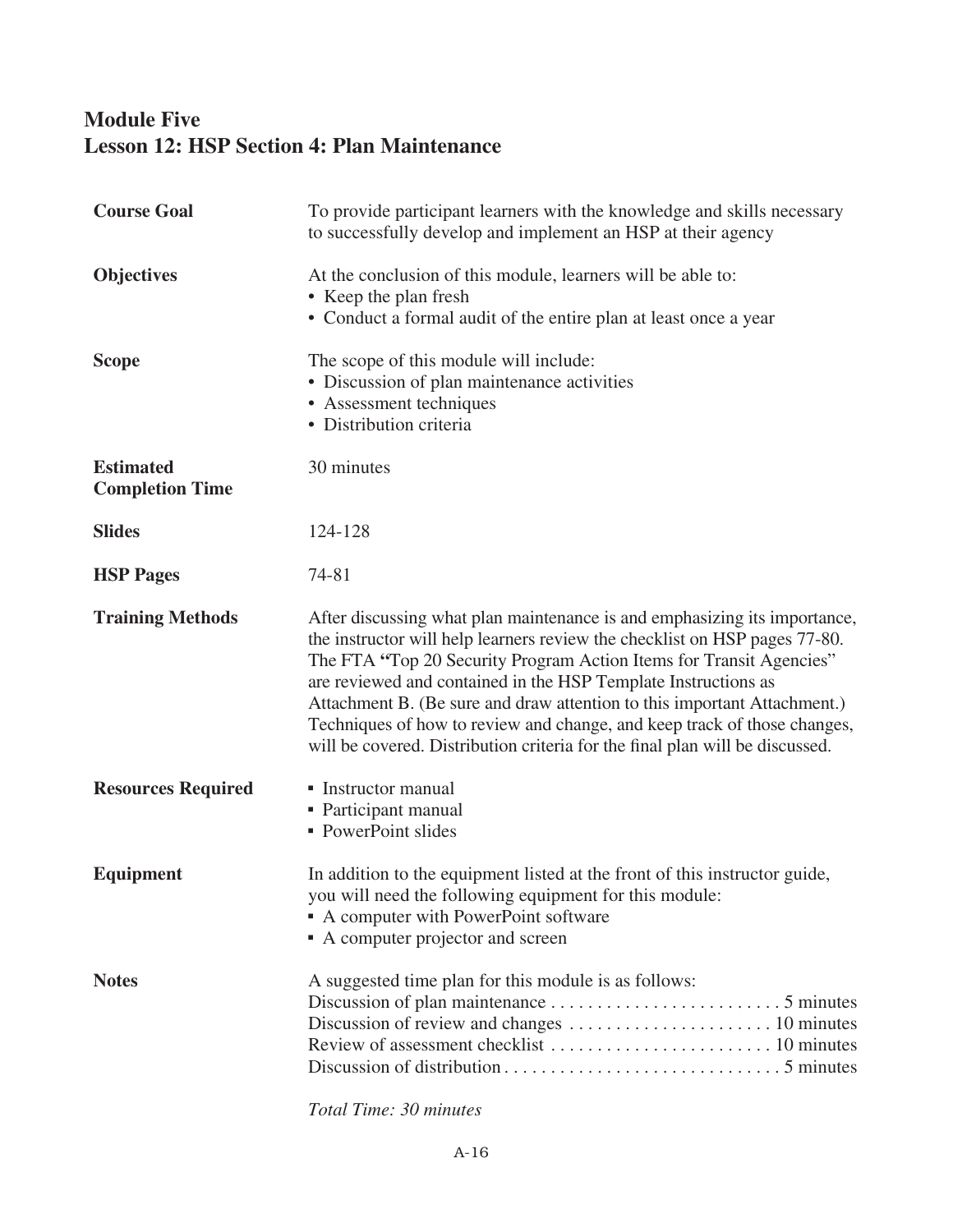#### **Module Six Lesson 13: Summary and Review**

| <b>Course Goal</b>                         | To provide participant learners with the knowledge and skills necessary<br>to successfully develop and implement an HSP at their agency                                                                                                                                                                                                                                                                                                                                                                                                                                                                                                                                                                                                                                                                                                                                                 |
|--------------------------------------------|-----------------------------------------------------------------------------------------------------------------------------------------------------------------------------------------------------------------------------------------------------------------------------------------------------------------------------------------------------------------------------------------------------------------------------------------------------------------------------------------------------------------------------------------------------------------------------------------------------------------------------------------------------------------------------------------------------------------------------------------------------------------------------------------------------------------------------------------------------------------------------------------|
| <b>Objectives</b>                          | At the conclusion of this module, learners will be able to:<br>• Explain the overall flow chart for the HSP template and HSP specific<br>techniques<br>• Summarize and explain key steps and clarify any issues that have been<br>raised in the workshop<br>• Review sources for more information and processes to complete the<br>HSP at local sites                                                                                                                                                                                                                                                                                                                                                                                                                                                                                                                                   |
| <b>Scope</b>                               | The scope of this module is based on 10 review questions shown in<br>slides. Successful answering of each of the review questions will indicate<br>that the learner has achieved the goals and objectives of this course. The<br>module will include:<br>• Restatement that the HSP is not rocket science<br>• Review of HSP conceptual approaches, HSP specific techniques, and<br>cost benefit of personal, family, and transit system threat preparedness<br>• Sketch of calendar of events for finalizing learners' HSPs<br>• List of resources to help learners gain additional skills and knowledge                                                                                                                                                                                                                                                                               |
| <b>Estimated</b><br><b>Completion Time</b> | 20 minutes                                                                                                                                                                                                                                                                                                                                                                                                                                                                                                                                                                                                                                                                                                                                                                                                                                                                              |
| <b>Slides</b>                              | 129-150                                                                                                                                                                                                                                                                                                                                                                                                                                                                                                                                                                                                                                                                                                                                                                                                                                                                                 |
| <b>HSP Pages</b>                           | No HSP Pages                                                                                                                                                                                                                                                                                                                                                                                                                                                                                                                                                                                                                                                                                                                                                                                                                                                                            |
| <b>Training Methods</b>                    | A 10-question, self-graded test (or, depending on class size and time<br>available, "pass to neighbor" graded) will form the basis for this section.<br>Students will answer the questions on the slides and then the instructor<br>will review each answer with the entire class. The instructor will<br>emphasize the idea that the HSP is not difficult and then remind learners<br>of the HSP conceptual approach and the cost benefits of being prepared.<br>Five minutes at the end of the review will be allowed for learners to<br>gather their thoughts so they can outline a calendar of events for<br>completing their HSPs at home. Depending on the time available, the<br>instructor will query the students on their calendars of events. A list of<br>resources to help learners with this task will be presented with emphasis<br>on other training that is available. |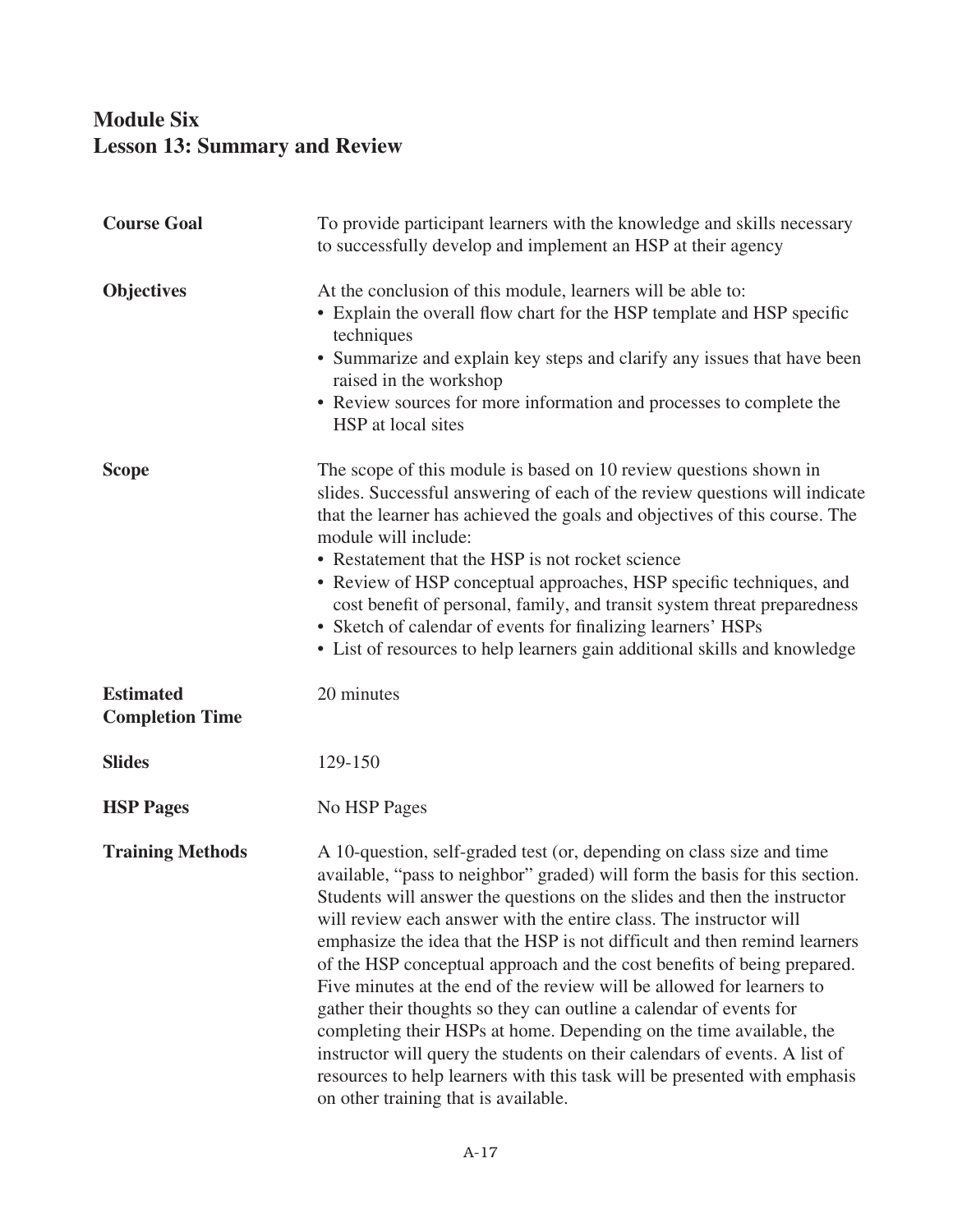| <b>Resources Required</b> | • Instructor manual<br>• Participant manual<br>• PowerPoint slides<br>• Blank paper for test in sufficient quantity for number of students                                                                         |
|---------------------------|--------------------------------------------------------------------------------------------------------------------------------------------------------------------------------------------------------------------|
| <b>Equipment</b>          | In addition to the equipment listed at the front of this instructor guide,<br>you will need the following equipment for this module:<br>• A computer with PowerPoint software<br>• A computer projector and screen |
| <b>Notes</b>              | A suggested time plan for this module is as follows:                                                                                                                                                               |

*Total Time: 20 minutes*